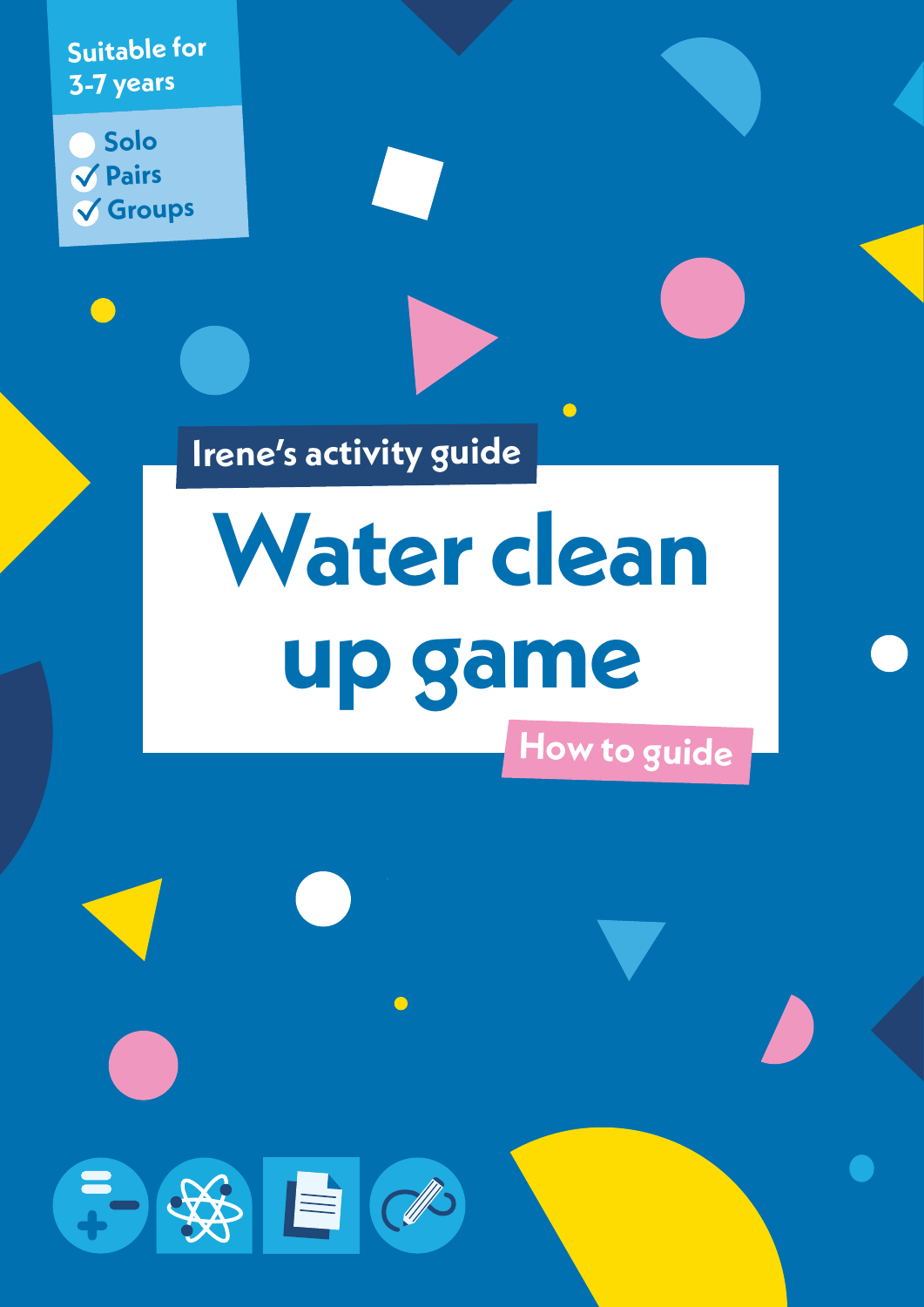## Irene's activity **Water clean up game**





## **Aim**

The aim of this activity is to explore what might be in our water and find out why and how it is removed before we can drink the water.



## **Time required**

10:00 minutes per activity

## **Story to guide activity**

The Magic Schoolbus at the Waterworks.

| ELVIT |
|-------|
|       |

## **Materials**

- **→ Magnetic cards** print out our cards and add a paper clip to each image. Ideally laminate them so you could add to a bowl of water
- **→ Magnet on a string**  2 magnets on a string can be purchased from [kidspartycraftforless.com](https://kidspartycraftforless.com/products/mini-fishing-game?_pos=7&_sid=898606446&_ss=r) for £0.37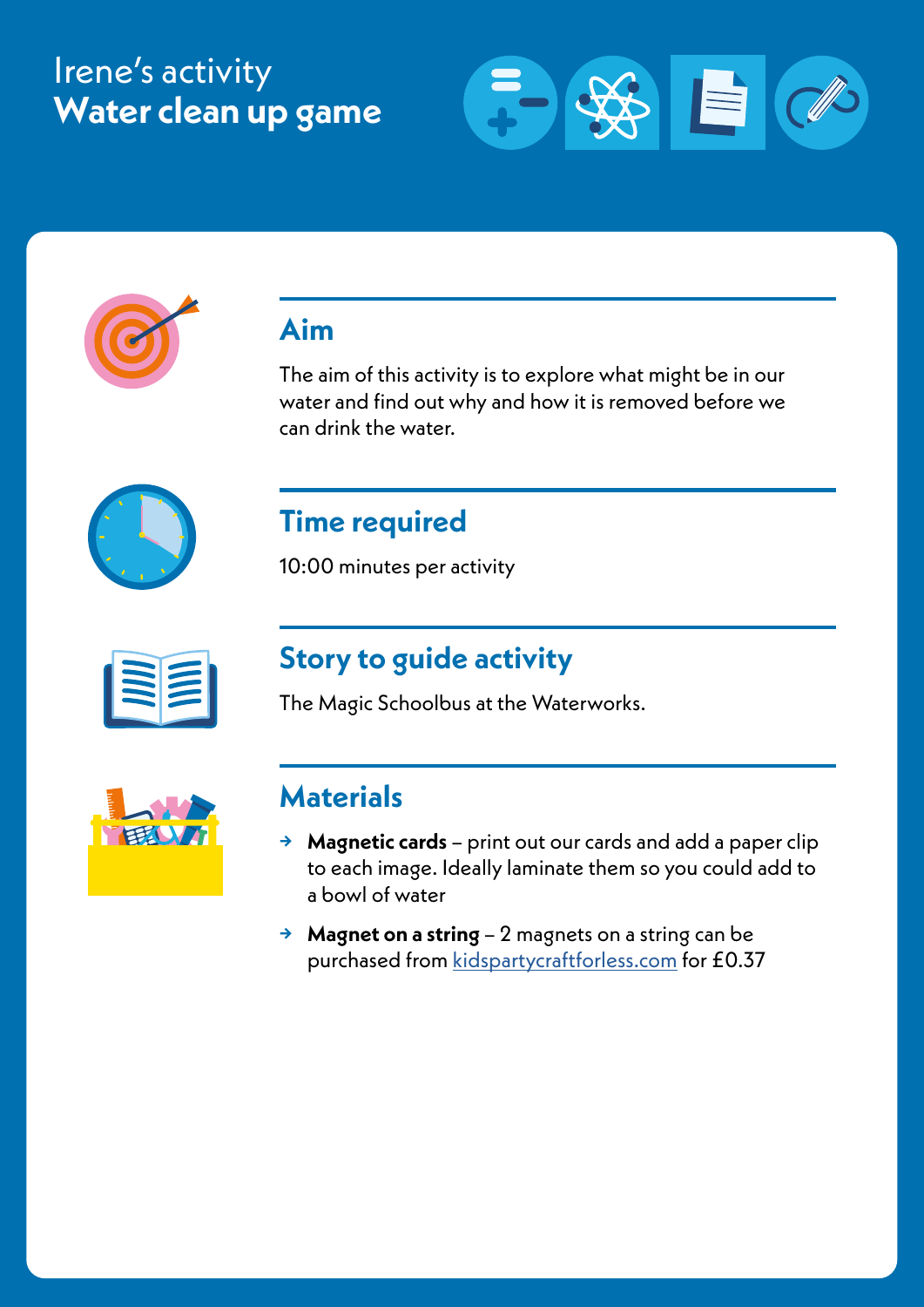

### **Instructions**

- **1.** Read the book The Magic Schoolbus at the Waterworks to introduce the idea of different stages of water treatment. You can also read the comic Rose and Drop about stages of cleaning water.
- **2.** Discuss stages of treatment and what things might need to be removed from the water.
- **3.** Play the magnetic 'water treatment' game removing different contaminants from water. When you remove a contaminant match it on the board to find out why and how it is removed.
- **4.** Once children know methods that work you can play again having them match the why and how cards with the selected contaminant.



## **Background information**

Engineers have to design water treatment works to remove a lot of different contaminants that can make us ill or make the water taste bad. The list below gives a brief explanation of the processes which are on the game board.

#### **Methods include:**

**Larger filters** called screens which keep out large debris like leaves from entering the treatment works.

**Coagulation and flocculation** (adding chemicals to get dirt to stick together)

**Sedimentation** (letting stuff settle to the bottom)

**Filtration** (why not try our filtration exercise to see this in action)

**Disinfection** (adding chlorine)

**Catchment management** – this means trying to improve water quality by making changes in the land around the rivers and lakes that our water is collected from, e.g. preventing poo from farm animals entering the water, by moving their grazing further away, or preventing pesticides from entering the water, e.g. by correct dosing and trying to avoid runoff with rain etc.

> **Water clean up game**